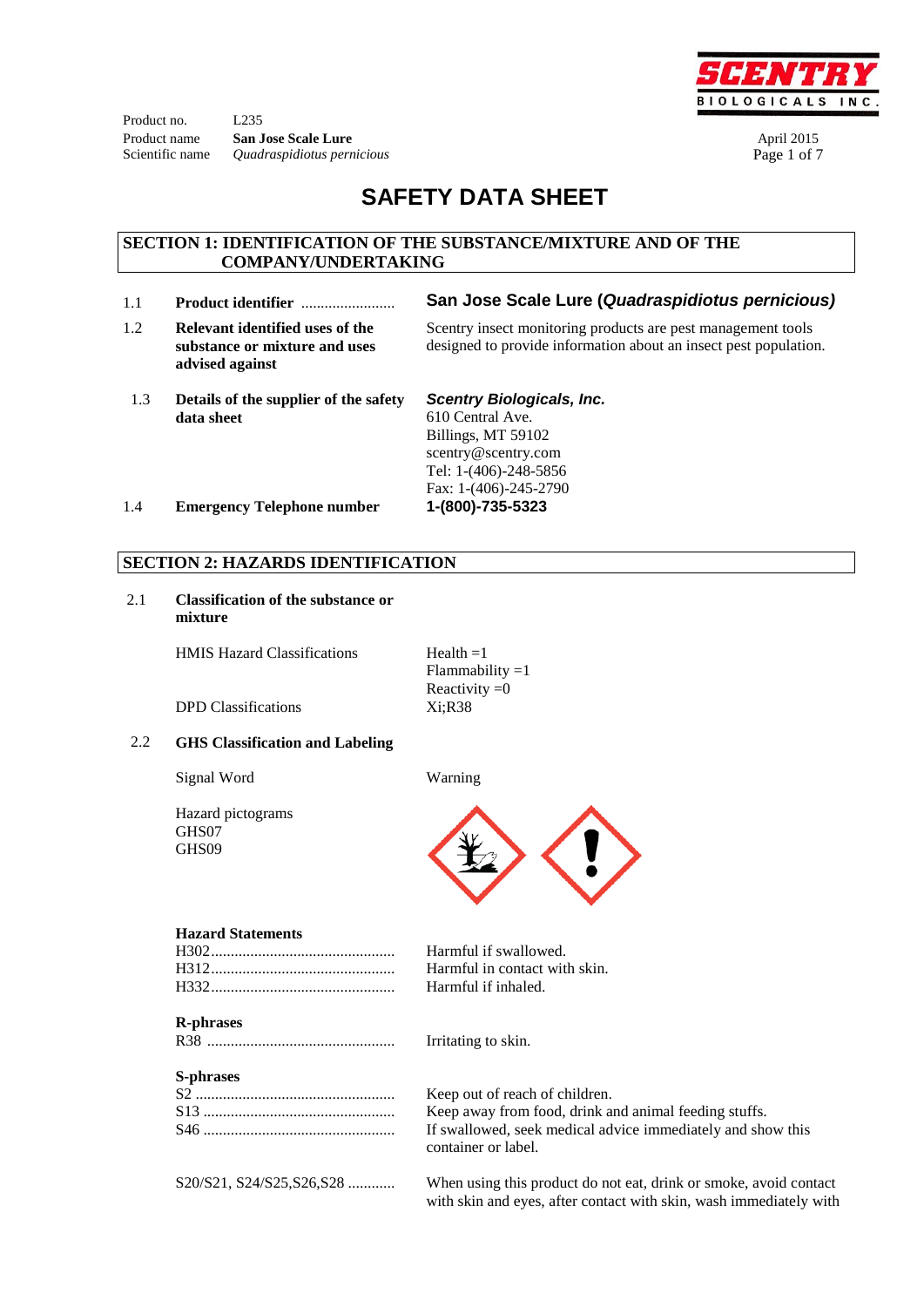

Product no. L235 Product name **San Jose Scale Lure April 2015** Scientific name *Quadraspidiotus pernicious* Page 2 of 7

plenty of soap and water.

S36/S37 .......................................... Wear suitable protective clothing and gloves. **Precautionary statements** P264 .............................................. P280 ............................................... P302+P352 ..................................... P332+313 ....................................... P362 ............................................... Wash Hands thoroughly after handling. Wear protective gloves/protective clothing/eye protection/face protection. If on skin: Wash with plenty of soap and water. If skin irritation occurs: Get medical advice/attention. Take off contaminated clothing and wash before reuse.

### 2.3 **Other hazards**

Environmental Hazard Dangerous to the environment.

### **SECTION 3: COMPOSITION/INFORMATION ON INGREDIENTS**

| 3.1 | Substance (s)                                        | Product Identifier<br>(CAS No.) | $\%$ | Synonym $(s)$ |
|-----|------------------------------------------------------|---------------------------------|------|---------------|
|     | $(E)$ -3, 7-Dimethyl-2,7-octadien-1-ol<br>propanoate | N/A                             | 100  | N/A           |
|     | <b>Rubber Septa Substrate</b>                        | N/A                             | N/A  | N/A           |

#### **SECTION 4: FIRST AID MEASURES**

| 4.1 | <b>Description of first aid measures</b>                                         |                                                                                       |  |  |  |  |  |
|-----|----------------------------------------------------------------------------------|---------------------------------------------------------------------------------------|--|--|--|--|--|
|     | Inhalation                                                                       | Remove to fresh air. Provide oxygen if breathing is labored.                          |  |  |  |  |  |
|     | Skin contact                                                                     | Remove contaminated clothing and wash well with soap and water.                       |  |  |  |  |  |
|     | Eye contact                                                                      | Irrigate with water for at least 15 minutes.                                          |  |  |  |  |  |
|     | Ingestion                                                                        | If ingested drink plenty of water.                                                    |  |  |  |  |  |
| 4.2 | Most important symptoms and<br>effects, both acute and delayed                   | Primarily irritation                                                                  |  |  |  |  |  |
| 4.3 | Indication of any immediate<br>medical attention and special<br>treatment needed | Immediate medical attention is required in case of ingestion or<br>contact with eyes. |  |  |  |  |  |

#### **SECTION 5: FIRE-FIGHTING MEASURES**

| 5.1 | Extinguishing media                                      | Foam or carbon dioxide for small fires, water spray or foam for<br>large fires. Avoid heavy hose streams. |
|-----|----------------------------------------------------------|-----------------------------------------------------------------------------------------------------------|
| 5.2 | Special hazards arising from the<br>substance or mixture | The essential breakdown products are carbon monoxide, carbon<br>dioxide and water.                        |
| 5.3 | Advice for firefighters                                  | Use standard fire fighting techniques.                                                                    |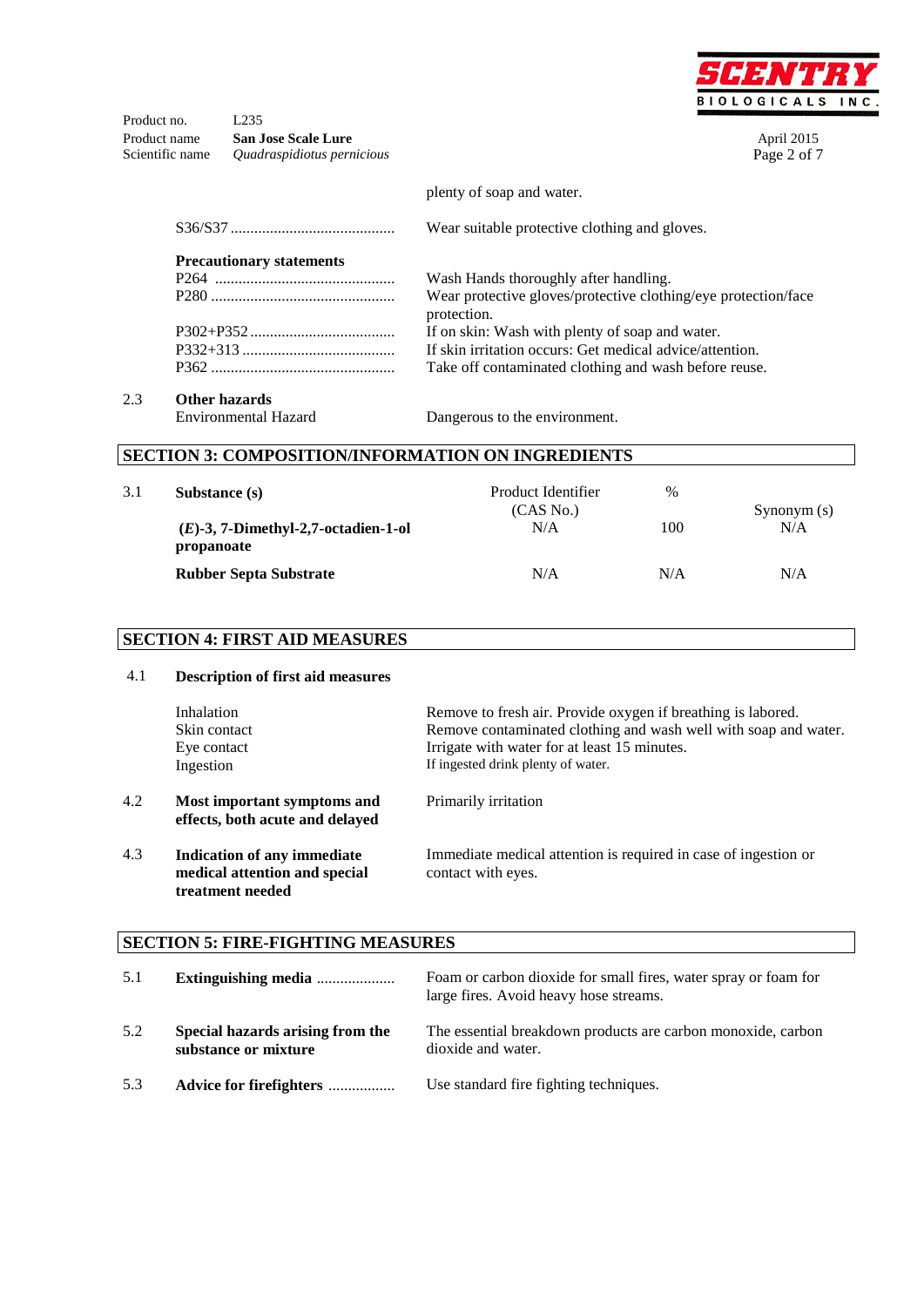

| Product no.  |                                                   |                   |
|--------------|---------------------------------------------------|-------------------|
| Product name | <b>San Jose Scale Lure</b>                        | <b>April 2015</b> |
|              | Scientific name <i>Quadraspidiotus pernicious</i> | Page 3 of 7       |

# **SECTION 6: ACCIDENTAL RELEASE MEASURES**

| 6.1<br>6.2 | <b>Personal precautions, protective</b><br>equipment and emergency procedures<br><b>Environmental precautions </b> | Avoid Contact with eyes, skin and clothes.<br>See section 8 for further detail on personal protective equipment.<br>Keep out of water sources and sewers |
|------------|--------------------------------------------------------------------------------------------------------------------|----------------------------------------------------------------------------------------------------------------------------------------------------------|
| 6.3        | <b>Methods and materials for</b><br>containment and cleaning up                                                    | Securely wrap container or spilled material in several layers of<br>newspaper and discard in trash.                                                      |
| 6.4        | Reference to other sections                                                                                        | See section 7 for fire prevention.<br>See section 8 for personal protection.<br>See section 13 for disposal.                                             |

# **SECTION 7: HANDLING AND STORAGE**

 $\boldsymbol{J}$ 

| 7.1 | <b>Precautions for safe handling </b>                           | General precautions to be taken with handling. Avoid contact with<br>eyes, skin and clothes.                                                                          |
|-----|-----------------------------------------------------------------|-----------------------------------------------------------------------------------------------------------------------------------------------------------------------|
| 7.2 | Conditions for safe storage,<br>including any incompatibilities | Store in cool, dry area out of direct sunlight. Keep storage container<br>closed until ready to use. Keep away from food, feedstuffs, and<br>domestic water supplies. |
| 7.3 |                                                                 | Scentry insect monitoring products are pest management tools<br>designed to provide information about an insect pest population.                                      |

# **SECTION 8: EXPOSURE CONTROLS/PERSONAL PROTECTION**

| 8.1 | Personal exposure limits |                        | To our knowledge, no personal exposure limits have been<br>established for any of the components in this product. However,<br>exposure limits may be defined by local regulations and must be<br>observed.                               |
|-----|--------------------------|------------------------|------------------------------------------------------------------------------------------------------------------------------------------------------------------------------------------------------------------------------------------|
| 8.2 |                          |                        | Keep away from foodstuffs, beverages and food.<br>Avoid contact with eyes and skin.<br>Wash thoroughly after handling.                                                                                                                   |
|     |                          | Respiratory protection | None required, if the room is well-ventilated.<br>Use with local ventilation                                                                                                                                                             |
|     |                          | Protective gloves      | None required, but vinyl, latex or rubber gloves is recommended<br>for continuous handling. The exact break through time of the<br>various types of protective gloves has to be found out by the<br>manufacturer and has to be observed. |
|     |                          | Eye protection         | None Required                                                                                                                                                                                                                            |
|     |                          | Other skin protection  | Wear a long-sleeved shirt and long pants, wear shoes and socks.                                                                                                                                                                          |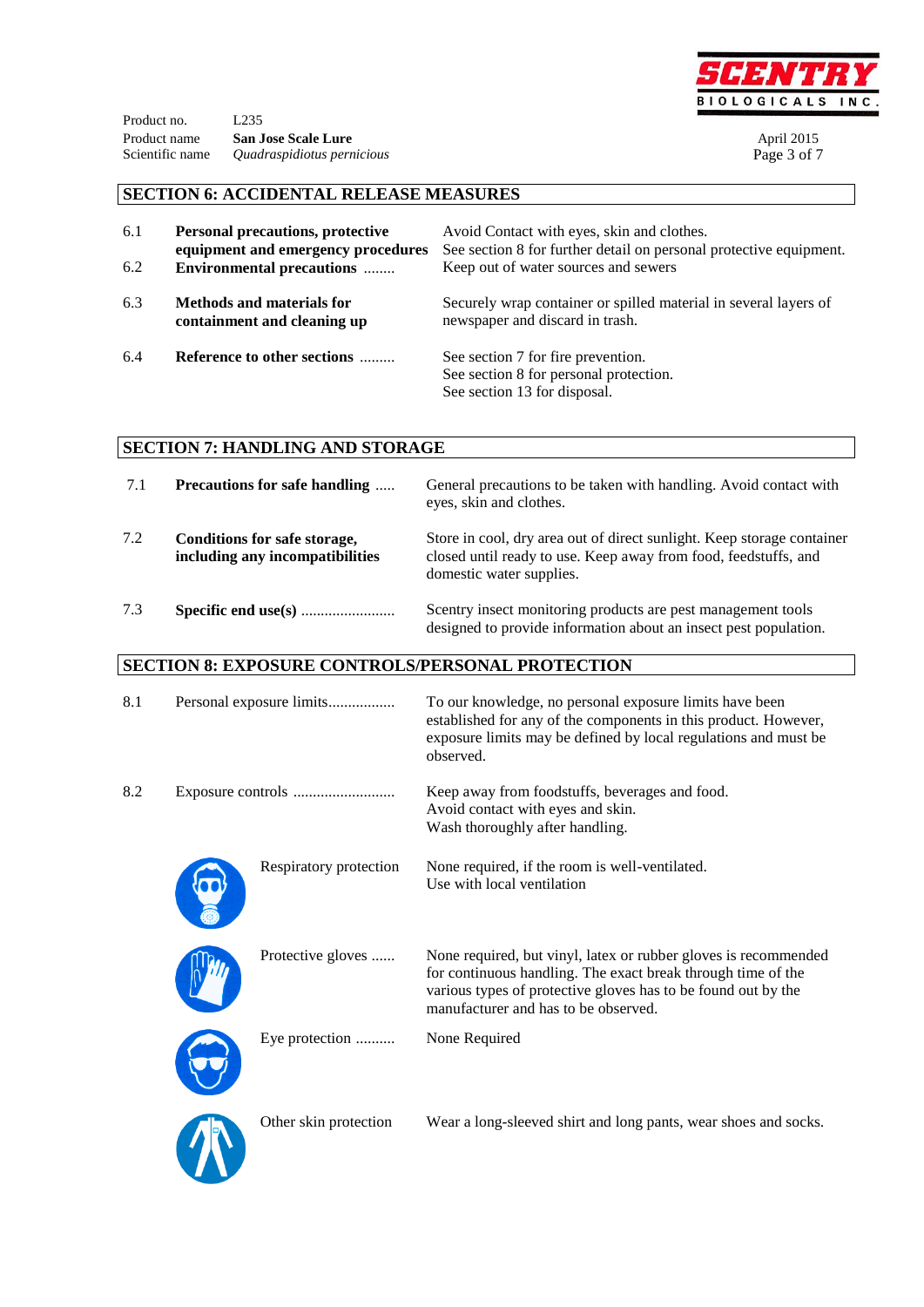

Product no. L<sub>235</sub> Product name **San Jose Scale Lure April 2015** Scientific name *Quadraspidiotus pernicious* Page 4 of 7

**NOTE:**

Personal protection information shown above is based upon general information as to normal uses and conditions. Where special or unusual uses or conditions exist, it is suggested that the expert assistance of an industrial hygienist or other qualified professional be sought.

#### **SECTION 9: PHYSICAL AND CHEMICAL PROPERTIES**

| 9.1<br><b>Information on physical</b>   | <b>San Jose Scale Lure</b>       |
|-----------------------------------------|----------------------------------|
| and chemical properties                 | Rubber substrate                 |
|                                         |                                  |
|                                         | Not determined                   |
|                                         | Not determined                   |
|                                         | Not determined                   |
| Melting point/Freezing point            | Not determined                   |
| Initial boiling point and boiling range | Not determined                   |
|                                         | Not determined                   |
|                                         | Not determined                   |
| Flammability (solid/gas)                | Not highly flammable             |
| Upper/lower flammability or             | Not determined                   |
| explosive limits                        |                                  |
| Vapor pressure                          | Not determined                   |
|                                         | Not determined                   |
| Relative density                        | Not determined                   |
|                                         | Solubility at $20^{\circ}$ C in: |
|                                         | water insoluble                  |
|                                         | Not determined                   |
|                                         | Not explosive                    |
| Oxidizing properties                    | Not oxidizing                    |
| Decomposition temperature               | Not determined                   |
| Auto-ignition temperature               | Not determined                   |
| Partition coefficient: n-octanol/water  | Not determined                   |

#### 9.2 **Other Information** None

### **SECTION 10: STABILITY AND REACTIVITY**

| 10.1 |                                           | To our knowledge, the product has no special reactivities.                  |
|------|-------------------------------------------|-----------------------------------------------------------------------------|
| 10.2 |                                           | Stable at ambient temperatures while in storage and while being<br>handled. |
| 10.3 | <b>Possibility of hazardous reactions</b> | Thermally decomposition products may include $CO$ , $CO_2$ , $H_2O$ .       |
| 10.4 | Conditions to avoid                       | Acids, peroxides and other oxidizing agents.                                |
| 10.5 | Incompatible materials                    | None known.                                                                 |
| 10.6 | <b>Hazardous decomposition products</b>   | See Section 5                                                               |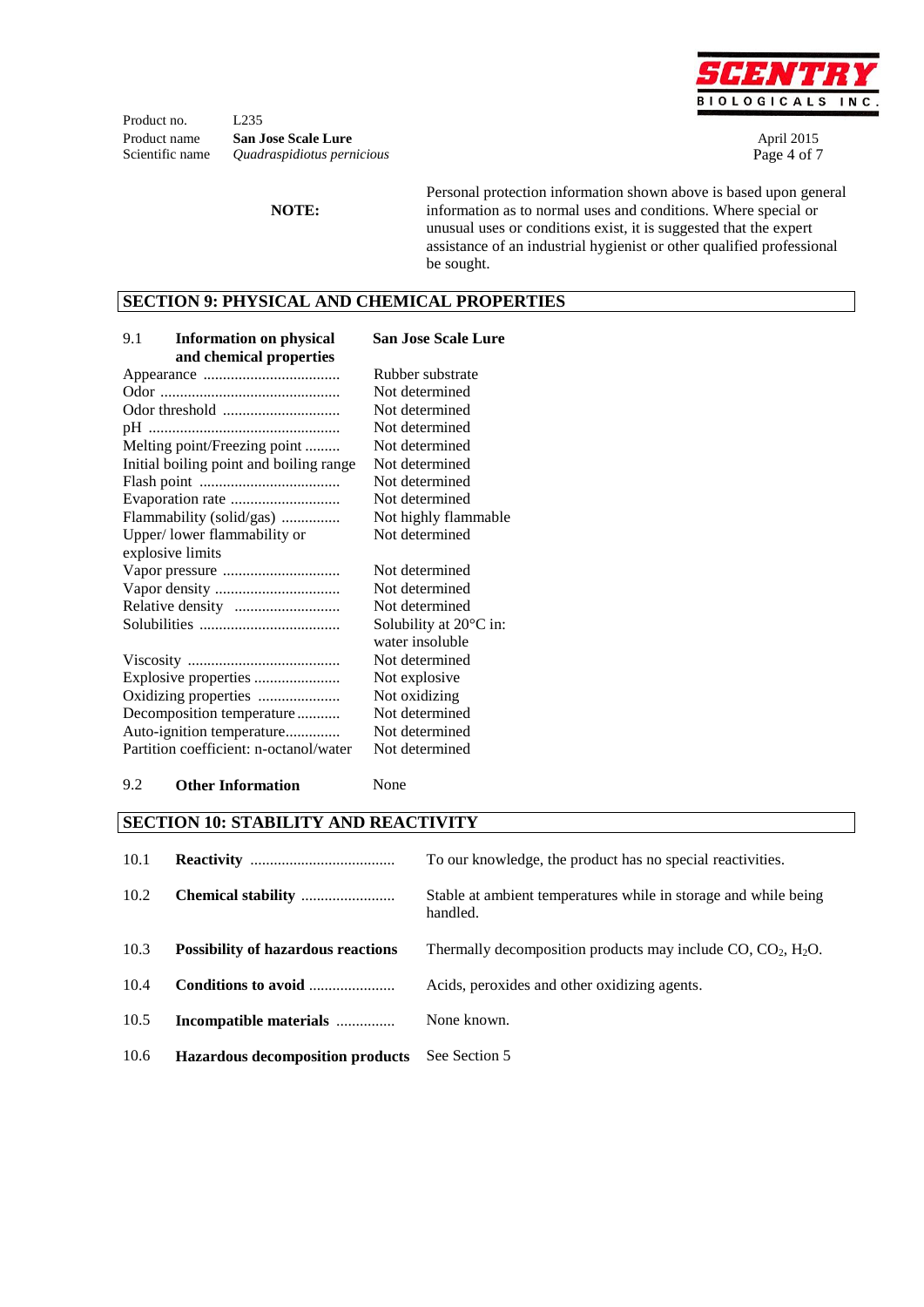

Product no. L<sub>235</sub> Product name **San Jose Scale Lure** April 2015<br> **Scientific name** Quadraspidiotus pernicious Page 5 of 7 Scientific name *Quadraspidiotus pernicious* 

#### **SECTION 11: TOXICOLOGICAL INFORMATION**

#### 11.1 **Information on toxicological effects**

|                                                                                                                    |                           | This product contains a straight chain lepidopteran pheromone, a<br>class of pheromones with no expected risks to human health or non-<br>target organisms. |  |  |
|--------------------------------------------------------------------------------------------------------------------|---------------------------|-------------------------------------------------------------------------------------------------------------------------------------------------------------|--|--|
| Route(s) of Entry - skin (most likely)                                                                             | -ingestion<br>-inhalation | $LD_{50}$ , dermal: Not determined<br>$LD_{50}$ , oral: Not determined<br>$LD_{50}$ , inhalation: Not determined                                            |  |  |
| Delayed, immediate, or chronic<br>effects from short term exposure                                                 |                           | Not determined                                                                                                                                              |  |  |
| Delayed, immediate, or chronic<br>effects from long term exposure                                                  |                           | Not determined                                                                                                                                              |  |  |
| Symptoms                                                                                                           |                           | Causes mild to moderate skin and eye irritation                                                                                                             |  |  |
| Indication of whether the chemical is<br>listed in the NTP, or has found to be<br>carcinogenic by the IARC or OSHA |                           | Not determined                                                                                                                                              |  |  |

### **SECTION 12: ECOLOGICAL INFORMATION**

#### 12.1 **Toxicity**

|      | The ecotoxicity of the active ingredient is measured as:                          |                          |                                                                |  |
|------|-----------------------------------------------------------------------------------|--------------------------|----------------------------------------------------------------|--|
|      | - Fish<br>96-h L $C_{50}$<br>72-h LOEC<br>- Algae<br>- Daphina<br>48-h L $C_{50}$ |                          | Not determined                                                 |  |
|      |                                                                                   |                          | Not determined<br>Not determined                               |  |
|      |                                                                                   |                          |                                                                |  |
|      | - Bees                                                                            | 48-h $LD_{50}$ , contact | Not determined                                                 |  |
|      |                                                                                   | 48-h $LD_{50}$ , oral    | Not determined                                                 |  |
| 12.2 | <b>Persistence in degradability</b>                                               |                          | Easily decompose to carbon monoxide, carbon dioxide and water. |  |
| 12.3 | <b>Bioaccumulative potential</b>                                                  |                          | Not determined                                                 |  |
| 12.4 |                                                                                   |                          | Not determined                                                 |  |
| 12.5 | <b>Results of PBT and vPvB</b>                                                    |                          | Not determined                                                 |  |
| 12.6 | Other adverse effects                                                             |                          | None                                                           |  |
|      |                                                                                   |                          |                                                                |  |

# **SECTION 13: DISPOSAL CONSIDERATIONS**

#### 13.1 **Waste treatment methods**

| Do not contaminate water, foodstuffs, feed, seed or sewage water<br>by storage or disposal. Wastes resulting from the use of this product |  |
|-------------------------------------------------------------------------------------------------------------------------------------------|--|
| must be disposed of on site or at an approved waste disposal                                                                              |  |
| facility.                                                                                                                                 |  |
| To minimize exposure see section 8.                                                                                                       |  |
|                                                                                                                                           |  |
|                                                                                                                                           |  |
| Do not reuse empty pouch. Discard pouch into trash.                                                                                       |  |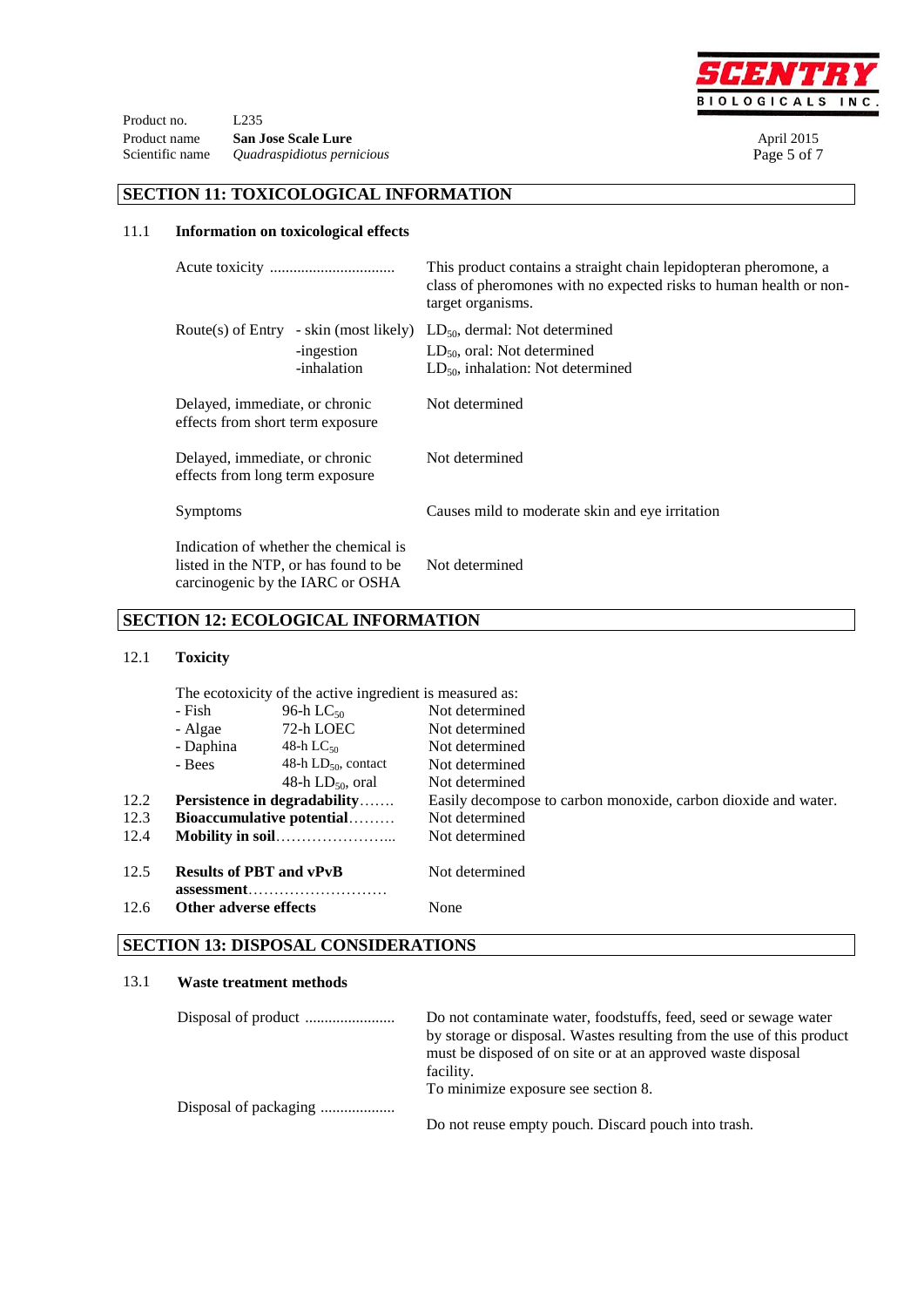

Product no. L235 Product name **San Jose Scale Lure** April 2015<br> **Scientific name** Quadraspidiotus permicious Page 6 of 7  $Quadraspidiotus pernicious$ 

#### **SECTION 14: TRANSPORT INFORMATION**

| 14.1 | UN number                                                                             | 3077                                                                                                                                 |
|------|---------------------------------------------------------------------------------------|--------------------------------------------------------------------------------------------------------------------------------------|
| 14.2 | UN proper shipping name                                                               | The product is not classified as hazardous material for both national<br>and international transport by road or rail, by sea or air. |
| 14.3 | <b>Transport hazard class(es)</b>                                                     | 9                                                                                                                                    |
| 14.4 |                                                                                       | Ш                                                                                                                                    |
| 14.5 | Environmental hazards                                                                 | Marine pollutant                                                                                                                     |
| 14.6 | <b>Special precautions for user</b>                                                   | Do not discharge to the environment.                                                                                                 |
| 14.7 | <b>Transport in bulk according to</b><br>Annex II of MARPOL 73/78 and<br>the IBC code | The product is not transported in bulk tankers.                                                                                      |

## **SECTION 15: REGULATORY INFORMATION**

| 15.1 | Safety, health and environmental<br>regulations/legislation specific for<br>the substance or mixture | Water Hazard class 2 (self assessment): Hazardous for water. |  |
|------|------------------------------------------------------------------------------------------------------|--------------------------------------------------------------|--|
| 15.2 | <b>Chemical safety assessment</b>                                                                    | A chemical safety assessment has not been performed.         |  |

### **SECTION 16: OTHER INFORMATION**

| 16.1 | <b>CAS</b><br><b>CLP</b><br><b>DPD</b><br><b>GHS</b>                                                                                                          | <b>Chemical Abstracts Service</b><br>Classification, Labeling and Packaging<br>Dangerous Preparation Directive<br>Globally Harmonized classification and labeling<br>System |  |
|------|---------------------------------------------------------------------------------------------------------------------------------------------------------------|-----------------------------------------------------------------------------------------------------------------------------------------------------------------------------|--|
|      | <b>HMIS</b>                                                                                                                                                   | Hazardous Material Identification System                                                                                                                                    |  |
|      | <b>IARC</b>                                                                                                                                                   | International Agency for Research on Cancer                                                                                                                                 |  |
|      | IBC -                                                                                                                                                         | <b>International Bulk Chemical</b>                                                                                                                                          |  |
|      | $LC_{50}$                                                                                                                                                     | 50% Lethal Concentration                                                                                                                                                    |  |
|      | $LD_{50}$                                                                                                                                                     | 50% Lethal Dose                                                                                                                                                             |  |
|      | LOEC                                                                                                                                                          | Lowest Observed Effect Concentration                                                                                                                                        |  |
|      | <b>NTP</b>                                                                                                                                                    | <b>National Toxicology Program</b>                                                                                                                                          |  |
|      | <b>OSHA</b>                                                                                                                                                   | Occupational Safety and Health Administration                                                                                                                               |  |
|      | R-phrase                                                                                                                                                      | Risk phrase                                                                                                                                                                 |  |
|      | SDS.                                                                                                                                                          | <b>Safety Data Sheet</b>                                                                                                                                                    |  |
|      | S-phrase                                                                                                                                                      | Safety phrase                                                                                                                                                               |  |
|      | <b>WHO</b>                                                                                                                                                    | World Health Organization                                                                                                                                                   |  |
| 16.2 | Data measured on the product are unpublished company data. Data<br>on ingredients are available from published literature and can be<br>found several places. |                                                                                                                                                                             |  |
| 16.3 |                                                                                                                                                               |                                                                                                                                                                             |  |